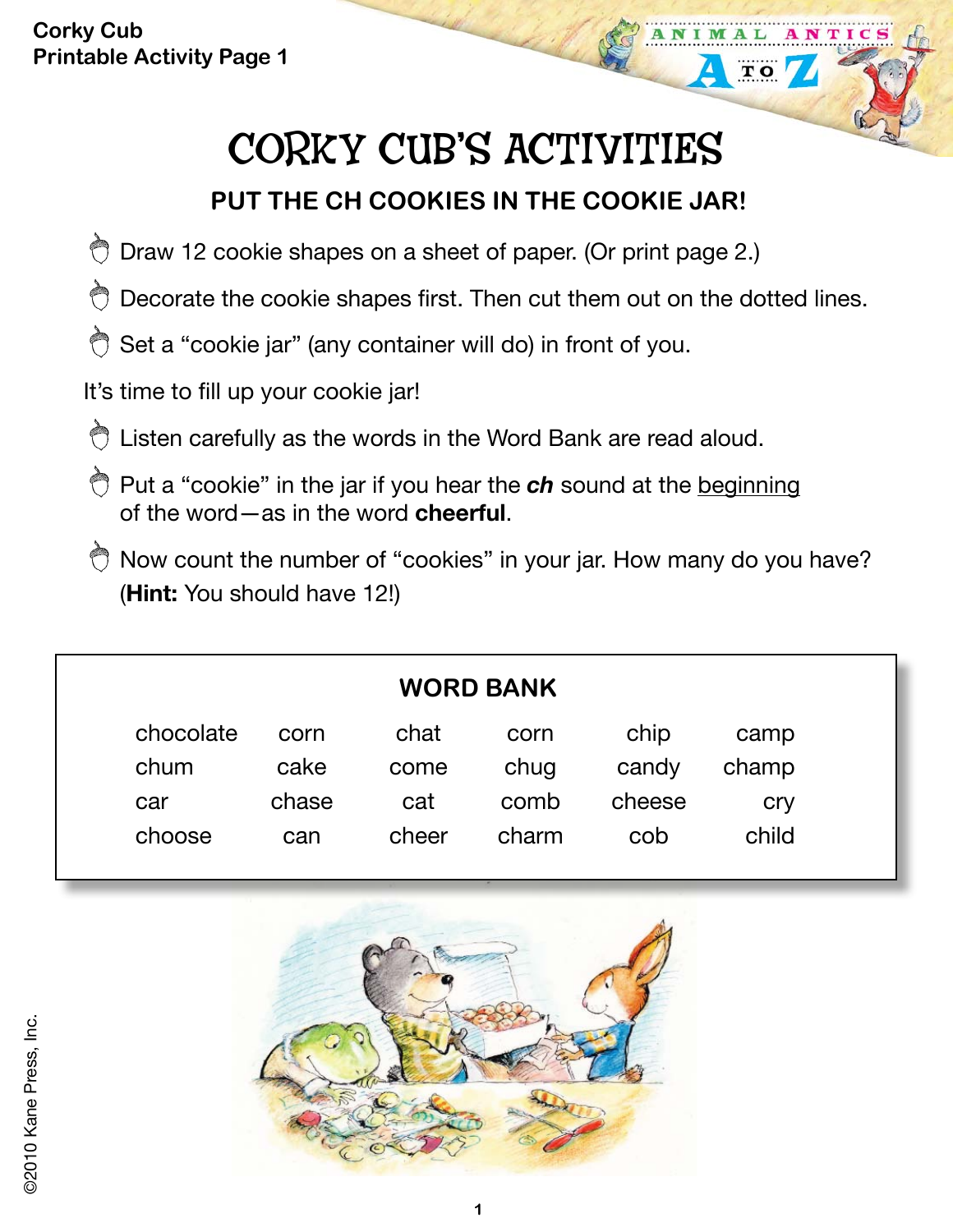**Corky Cub Printable Activity Page 2**

**For use with PUT THE CH COOKIES IN THE COOKIE JAR!**

ANTICS

M

 $\Delta$ 

L

**TO** 



©2010 Kane Press, Inc. ©2010 Kane Press, Inc.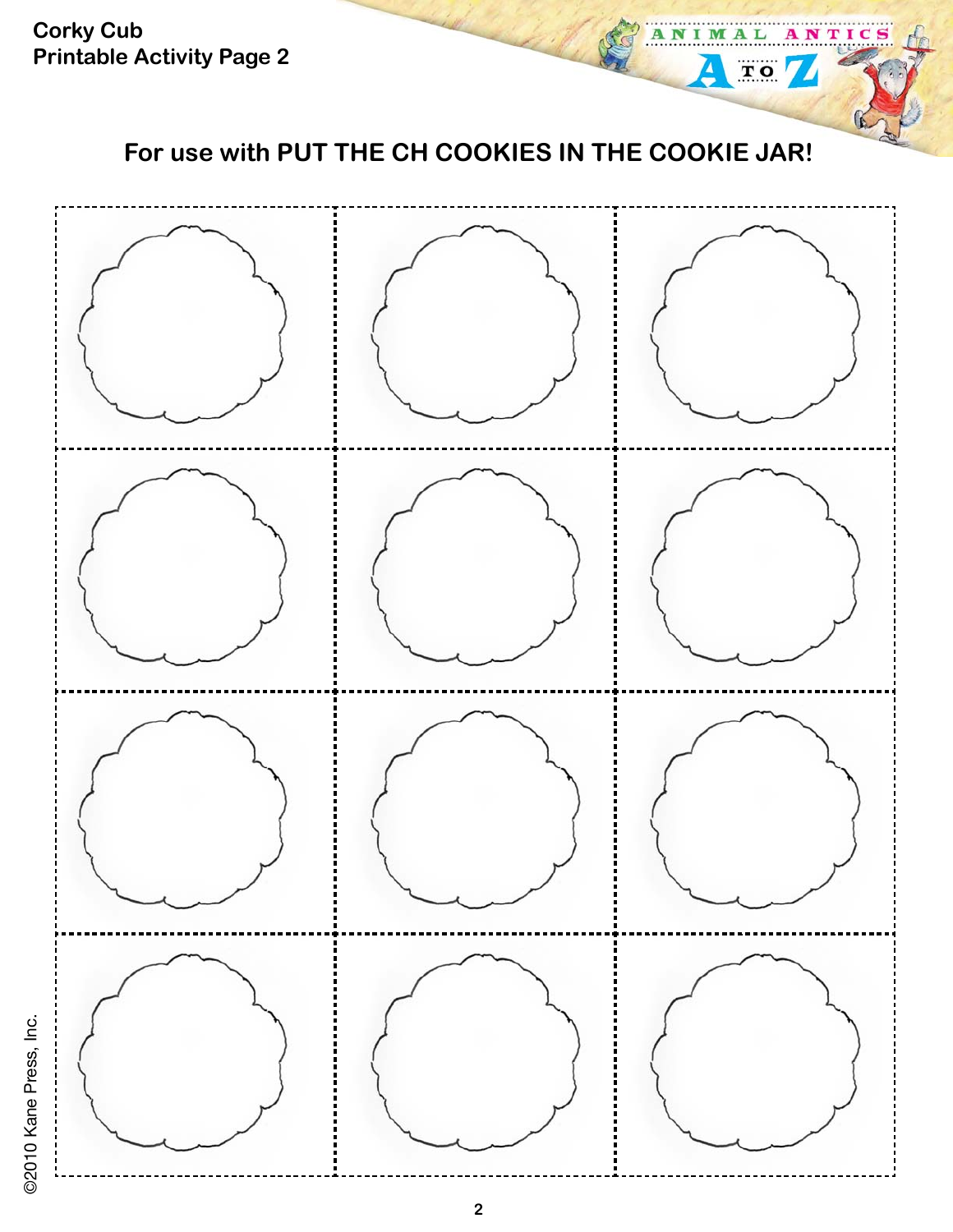**Corky Cub Printable Activity Page 3**

ANI

M

 $\overline{\mathbf{T}}$  O

TICS

Point to the pictures with the *c* sound at the beginning of the word.



Point to the pictures with the **ck** sound at the end of the word.



Point to the pictures with the *ch* sound at the beginning of the word.